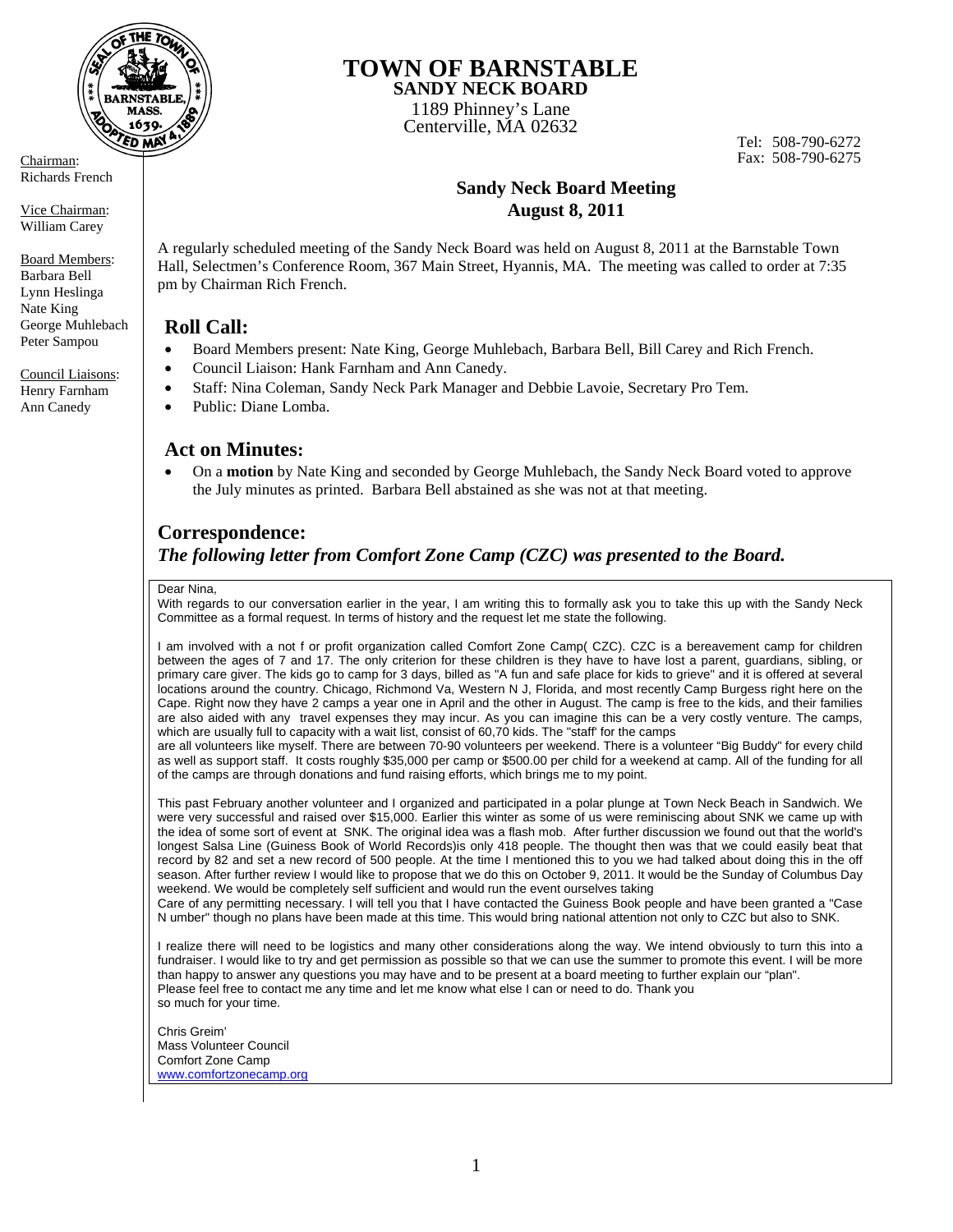## **Correspondence:**

### *Discussion of CZC Letter:*

**Nina Coleman**: Explained the letter to the public watching. Chris Greim, a local firefighter, would like a fundraiser on Sandy Neck on October 9, 2011. That is Columbus Day Weekend. He wants to have a flash mob of at least 500 people create a Salsa Line. The current record in the Guiness Book of World Record is 418 people.

#### *Rich French asked the Board for their input:*

**Nate King:** There is not enough time to discuss his plan and create guidelines for this October. Plus, Columbus Weekend is fairly busy on Sandy Neck. Perhaps another weekend would work better – maybe next year. **Ann Canedy:** Thought that they wanted it on a busy weekend so there would be enough people for the salsa line. **Nina Coleman:** There is space on the beach for that number of people.

#### **Many Board Members thought that parking would be a major obstacle.**

**Bill Carey:** Asked that Chris Greim be invited to the next meeting. Maybe he has plans for parking.

A **motion** was made by Bill Carey and seconded by Nate King and unanimously voted by the Sandy Neck Board that a decision regarding this request be postponed until next meeting [September  $12<sup>th</sup>$ ] and that Chris Greim be present to answer any question the Board might have about this fundraiser.

#### *Discussion of Buck Letter:*

**Rich French**: Explained that a letter was sent to Rich French from Janet Buck [letter on file.] The letter has to do with an escort problem on Aug  $1<sup>st</sup>$ . The issue was that she (a cottage owner) did not get an escort on time and was very disgruntled. The Sandy Neck Supervisor on duty stated that he personally forgot and apologized. Nina Coleman wrote an email to the Bucks, took responsibility for the action, and apologized. It is the only complaint they have had all summer regarding escorts.

**Nina Coleman:** She was off duty when this happened. As soon as she heard of this the next day, she emailed the Bucks and told them that this was unacceptable. She immediately spoke with her staff to find out why this had happened. This was an "off escort." The escort was called in properly but the Supervisor forgot to deploy a staff member to accomplish the escort. Mrs. Buck called when the escort was five minutes late and the Supervisor immediately sent the staff member for the escort. As the escort was off the beach it took the staff member a long time to reach Mrs. Buck. It was a mistake on the Supervisor's part and he has apologized to Mrs. Buck. Nina Coleman was very upset that this happened and took it very seriously. She will use it as a learning experience for the staff. Fortunately, it is the only incident regarding escorts this entire summer.

In her letter Mrs. Buck asked "do the rangers and escorts have any training with heat exhausting or other medical problems?" All Sandy Neck Staff is trained as "first responders". Plus, if there is a real medical emergency, all cottage owners know they can "just go." If there is a medical emergency, call 911.

### **Staff Report:**

#### *Nina Coleman addressed the Board***:**

- The beach is now open to Trail 6 which means no escorts are needed. This is the first time in many years that so much beach has been available.
- All plovers have fledged. There was a record number of pairs: 44 pairs. Not all were successful at fledging chicks. Based on their tracks/footprints, you can see that some were predated by coyotes. Terns are still lingering so the speed limit is 5 mph in those areas. Still two nests west of Trial 5. More information at a later time. Fisher cats –at this time – are not a threat.

**Barbara Bell** stated that many (12) vehicles were not properly aired down and going out on the beach. This is causing problems. Nina Coleman told her to call the gatehouse and someone would go out and check it out. Barbara Bell also said told that when "younger campers" are leaving the beach they throw their glass beer bottles out the window and the campers staying on the beach clean it up. Nina Coleman stated there are some problem younger people on the beach but not all young campers are to blame. They have a group of problem campers and they are dealing with it. Nina Coleman also said – again – to call the gatehouse and report any problems when it is happening so they can record the incident and then they will address it.

- Wednesday night BBQ at still going on great food. They are open until around 9 pm.
- Sales of merchandise is going well. New items coming in this week.
- The day after Labor Day (Tuesday), the prices of ORV stickers is reduced to \$25/Resident, \$35/Sandwich, and \$50/NonResident.
- The recycle bins are up around the beach and concession stand.